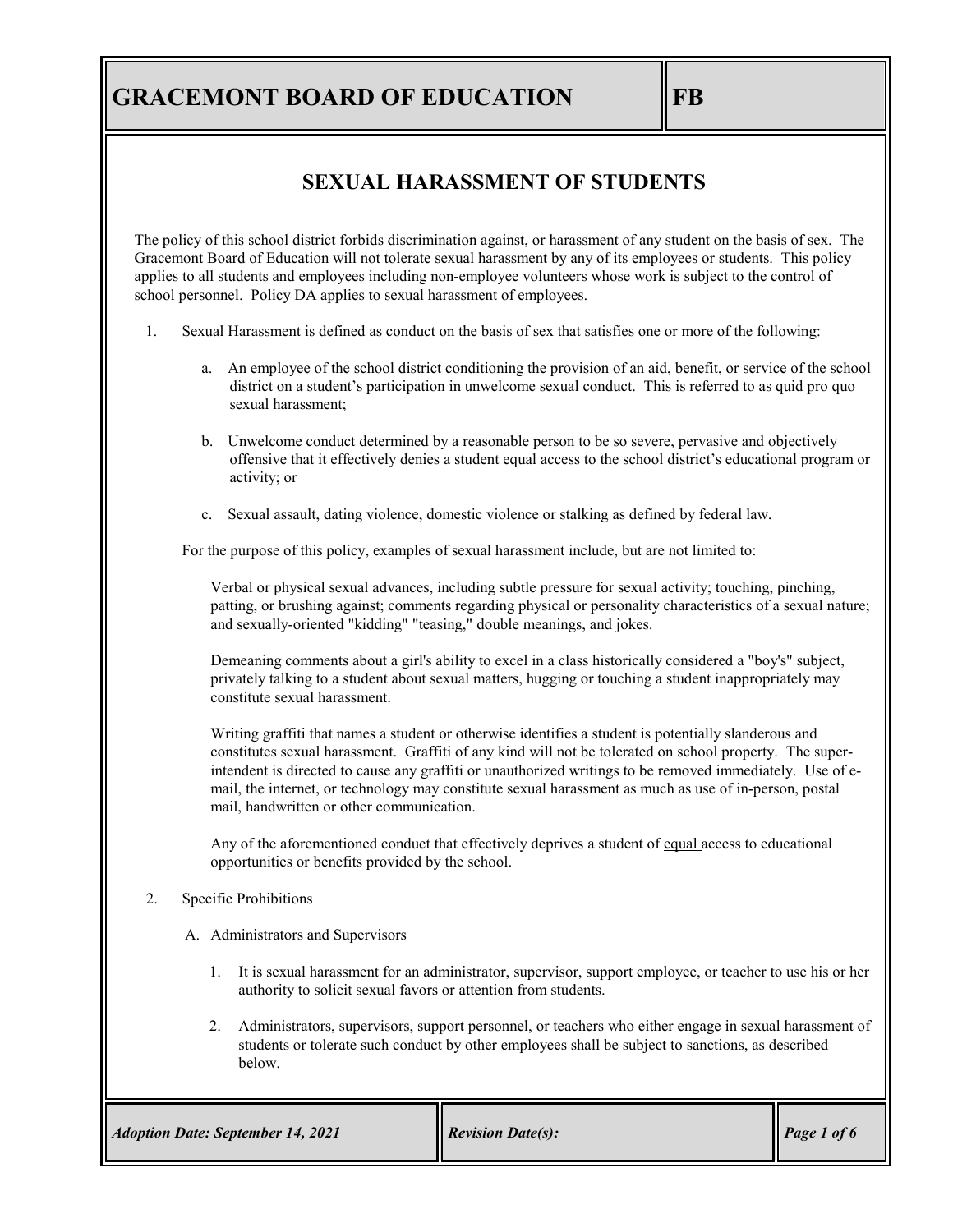| <b>GRACEMONT BOARD OF EDUCATION</b>      |                          | $\mathbf{FB}$ |             |
|------------------------------------------|--------------------------|---------------|-------------|
|                                          |                          |               |             |
|                                          |                          |               |             |
|                                          |                          |               |             |
|                                          |                          |               |             |
|                                          |                          |               |             |
|                                          |                          |               |             |
|                                          |                          |               |             |
|                                          |                          |               |             |
|                                          |                          |               |             |
|                                          |                          |               |             |
|                                          |                          |               |             |
|                                          |                          |               |             |
|                                          |                          |               |             |
| <b>Adoption Date: September 14, 2021</b> | <b>Revision Date(s):</b> |               | Page 2 of 6 |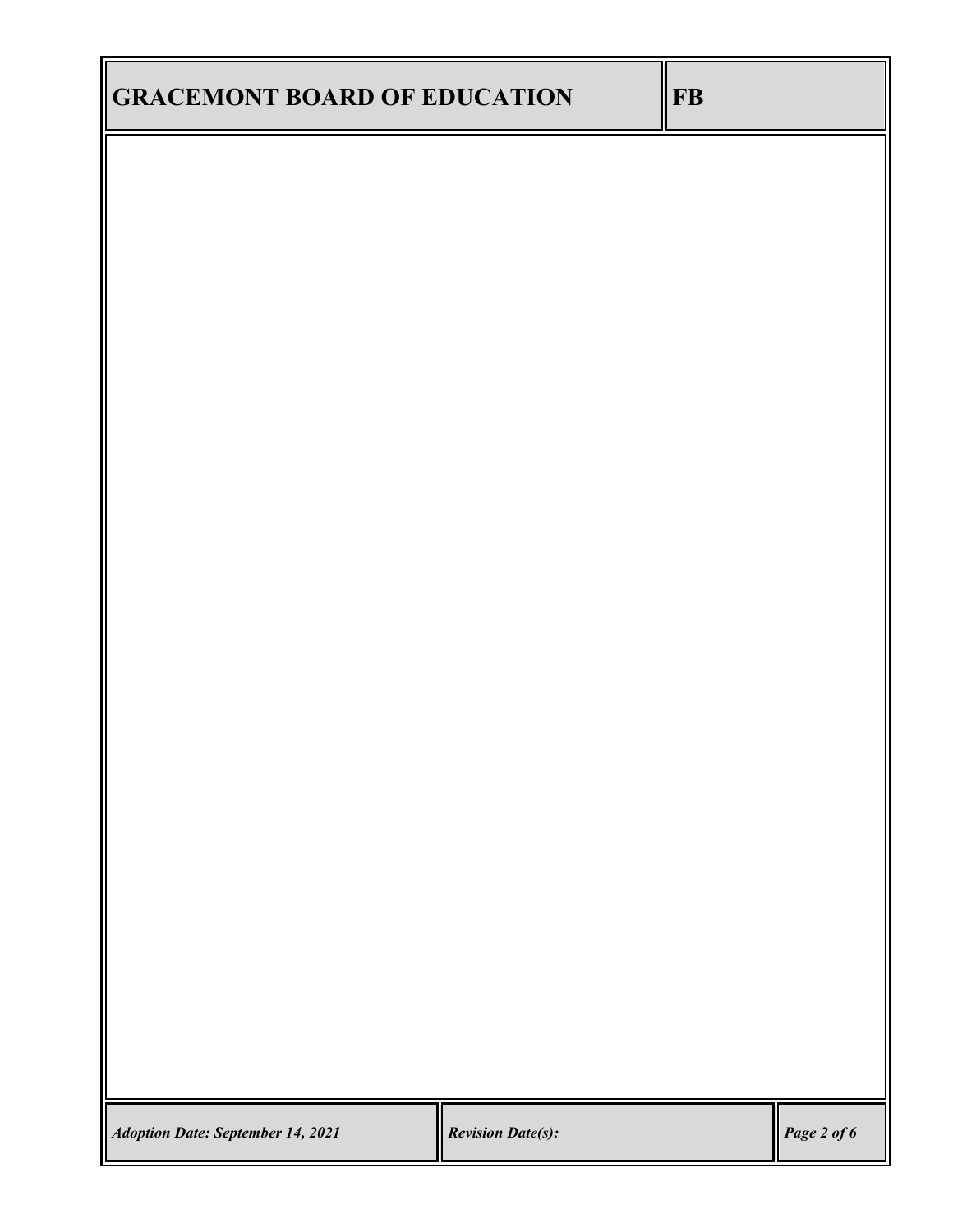### **SEXUAL HARASSMENT OF STUDENTS (Cont.)**

- 3. The "off-duty" conduct of school personnel that has or will have a negative impact on the educational process of the school or constitutes an illegal or inappropriate relationship with a student may subject the employee to disciplinary action which could include termination of employment. Any romantic or sexual affiliation between school personnel and students, including students who have reached the age of majority (18), during school hours will have a negative impact on the educational process and shall constitute a violation of school policy. Such violations may result in suspension of the student and suspension or termination for the employee. Any sexual affiliation between teachers and students under the age of 20 constitutes a crime under Oklahoma law and will most likely result in the suspension of certification by the State of Oklahoma.
- 3. Notice of this policy and grievance procedure, including how to file or report sexual harassment and how the district will respond shall be provided to applicants for admission and employment, students, parents or legal guardians, and unions or professional organizations holding agreements with the school district.
- 4. Reporting Allegations of Sexual Harassment
	- A. It is the express policy of the board of education to encourage student victims of sexual harassment to come forward with such claims.
		- 1. Students who feel that administrators, supervisors, support personnel, teachers, or other students are subjecting them to sexual harassment are encouraged to report these conditions, or have their parents report these conditions, to the appropriate administrator or teacher. If the student's immediate administrator or teacher is the alleged offending person, the report will be made to the next higher level of administration or supervision or to any responsible adult person. The employee to whom the report was made will provide notice of the report to the Title IX coordinator. The Title IX coordinator should then provide the appropriate paperwork to the student or parent/guardian so that the student (complainant) may file a formal complaint with the Title IX coordinator by mail, e-mail or as directed by the Title IX coordinator.
		- 2. Every attempt will be made to maintain confidentiality; however, absolute confidentiality cannot be guaranteed because of due process concerns that arise in sexual harassment investigations. No reprisals or retaliation will be allowed to occur as a result of the good faith reporting of charges of sexual harassment.
	- B. Upon notice from an employee that a student or parent/guardian has reported possible sexual harassment, the Title IX coordinator will promptly contact the student (alleged victim) to discuss the availability of supportive measures, consider the student's wishes with regard to supportive measures, and explain the process that will be involved with a formal complaint.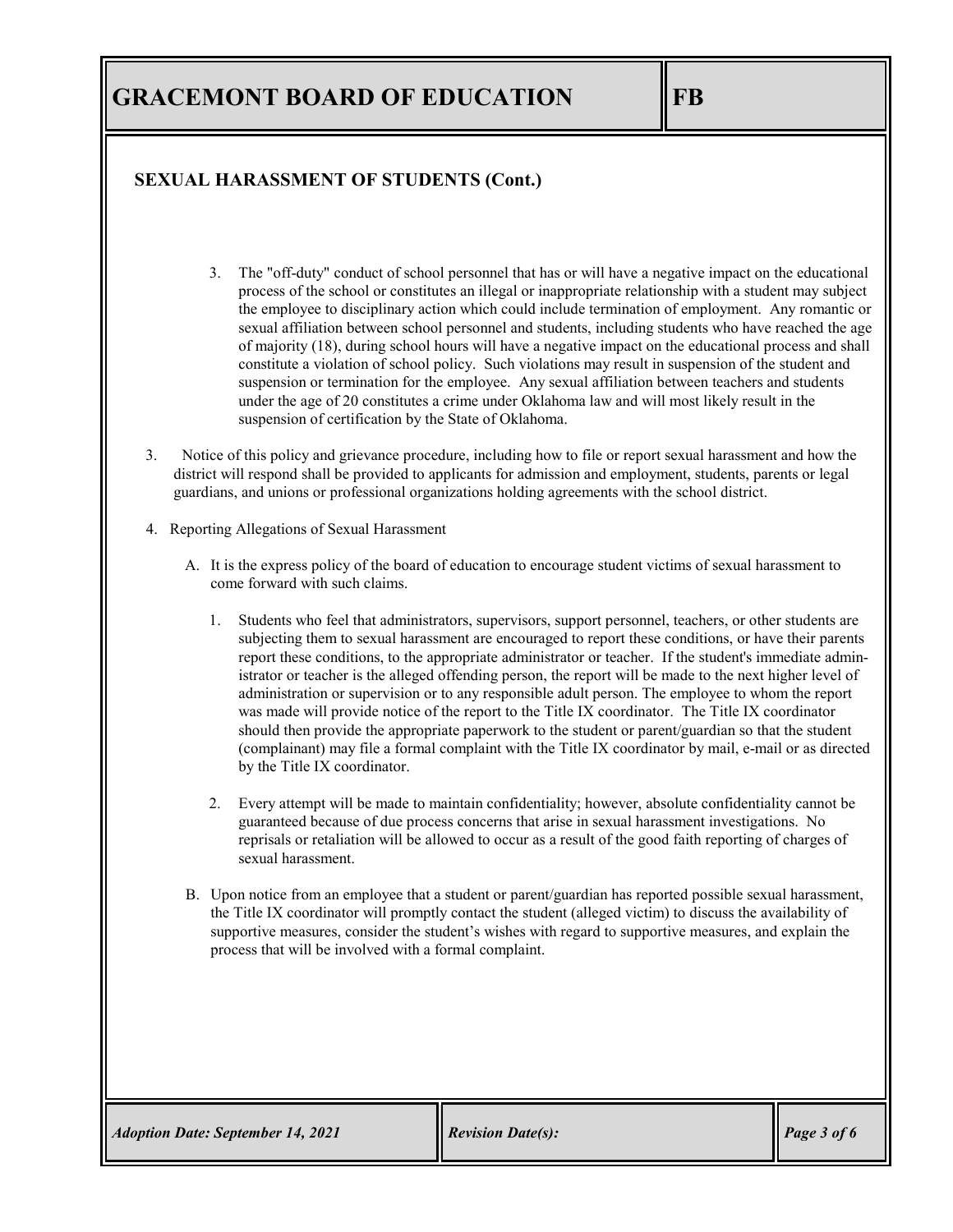### **SEXUAL HARASSMENT OF STUDENTS (Cont.)**

#### 5. Grievance Procedure.

- A. Equitable Treatment. Both the alleged victim (complainant) and the alleged respondent (respondent) will be treated equitably by the school district.
- B. Objective Evaluation of Evidence. All evidence both inculpatory and exculpatory will be evaluated objectively. Credibility determinations will not be made based upon the party's status as complainant, respondent, or witness.
- C. Conflict of Interest. Any person serving as the Title IX coordinator, investigator, decision-maker, or any person designated to facilitate the process shall not have a conflict of interest against complainants and respondents generally or against the particular complainant and respondent.
- D. Presumption. There will be a presumption that the respondent is not responsible for the alleged conduct until a determination is made at the conclusion of the grievance process.
- E. Timeliness. The grievance process will proceed in a timely manner. Any delay in the process for good cause such as law enforcement involvement, absence of a party, witness or advisor, translation, or accommodation needs will be documented, and written notice provided to both parties explaining the reason for the delay.
- F. Possible outcomes. A description or listing of possible disciplinary outcomes and remedies that may be implemented following a determination of responsibility must be provided to both parties.
- G. Standard of Review. The school district will utilize (a preponderance of the evidence standard) or (a clear and convincing evidence standard) to determine responsibility. \*\*\* The standard selected by the school district will need to be the same standard that is applied to all formal complaints including those against employees.
- H. Privileged Information. The school district will not require, allow or use evidence or questions that constitute or seek legally privileged information, unless the privilege is waived.

6. Written Notice. Upon receipt of a formal complaint, the school district will provide written notice to all known parties in sufficient time to give the respondent time to prepare a response before an initial interview. The written notice must include:

- A. Notice of the grievance process, including any informal resolution process;
- B. Notice of the allegations, including sufficient details to allow the respondent to prepare a response;
- C. A statement that the respondent is presumed not responsible for the conduct and that responsibility will be determined at the conclusion of the grievance process;
- D. Notice of the parties' right to have an advisor and to inspect and review evidence. The advisor may but is not required to be an attorney.

| <b>Adoption Date: September 14, 2021</b> | <b>Revision Date(s):</b> | Page 4 of 6 |
|------------------------------------------|--------------------------|-------------|
|                                          |                          |             |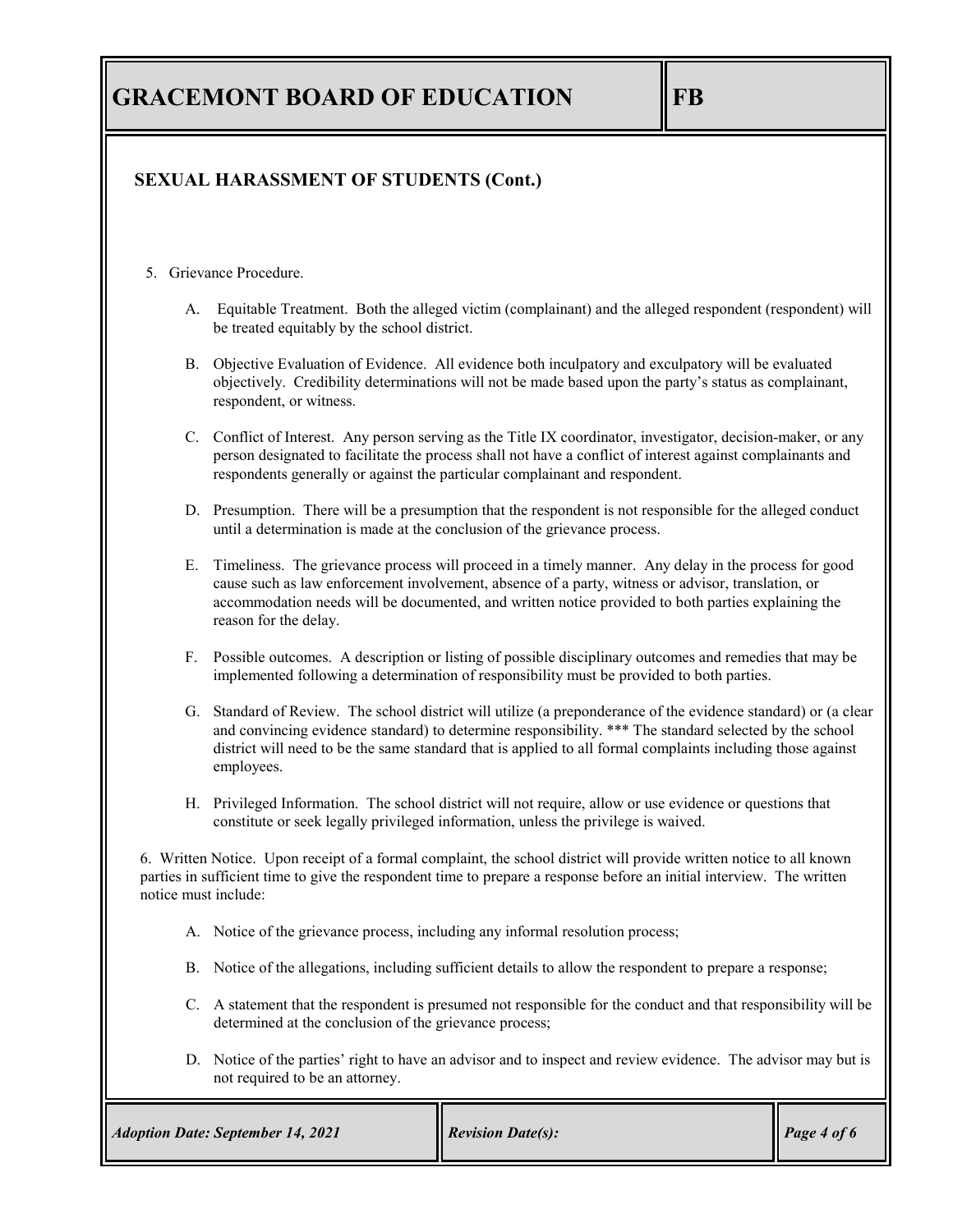| <b>GRACEMONT BOARD OF EDUCATION</b>      |                          | $\mathbf{FB}$ |             |
|------------------------------------------|--------------------------|---------------|-------------|
|                                          |                          |               |             |
|                                          |                          |               |             |
|                                          |                          |               |             |
|                                          |                          |               |             |
|                                          |                          |               |             |
|                                          |                          |               |             |
|                                          |                          |               |             |
|                                          |                          |               |             |
|                                          |                          |               |             |
|                                          |                          |               |             |
|                                          |                          |               |             |
|                                          |                          |               |             |
|                                          |                          |               |             |
| <b>Adoption Date: September 14, 2021</b> | <b>Revision Date(s):</b> |               | Page 5 of 6 |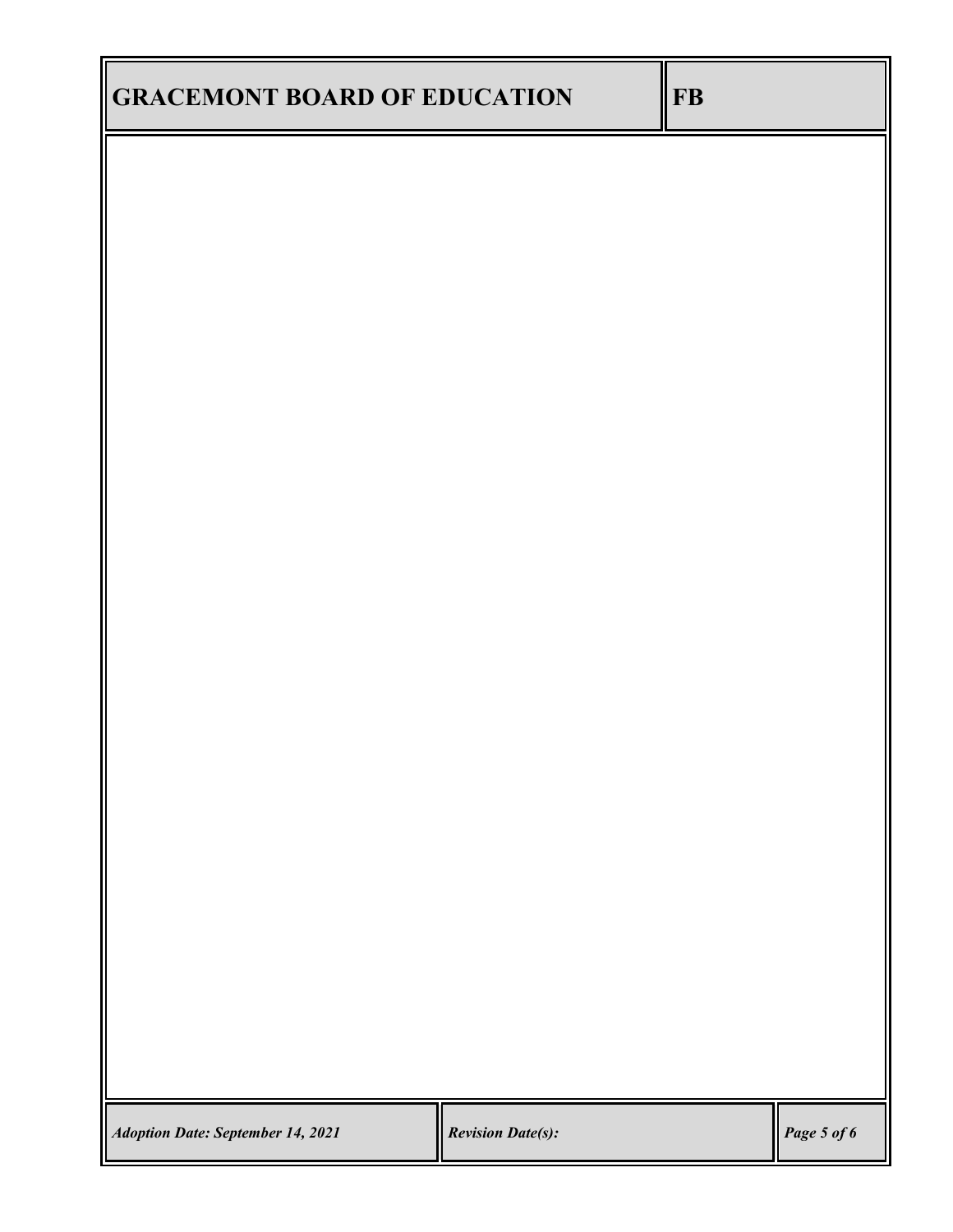### **SEXUAL HARASSMENT OF STUDENTS (Cont.)**

E. Notice of any provision in the student discipline code that prohibits knowingly making false statements or providing false information in the grievance process.

If in the course of an investigation, the school district obtains additional information about the respondent or complainant that was not included in the original written notice, notice of the additional allegations must be provided in writing to both parties.

7. Investigation of the Allegations. The school district will designate an investigator to conduct a thorough investigation of allegations. Contact information for the investigator will be provided to both the complainant and the respondent.

- A. The burden of proof and of gathering evidence remains on the school district.
- B. An equal opportunity will be provided to both parties to present witnesses and evidence during the investigation.
- C. Neither the complainant or respondent will be prohibited from discussing the allegations or gathering and presenting evidence to the investigator.
- D. Both parties will have the opportunity to have others present during interviews or related proceedings. This may include an advisor who may but is not required to be an attorney.
- E. Written notice of the date, time, participants, purpose and location of any investigate interview, hearing, or other meeting shall be provided to the party who is invited or expected to attend.
- F. Both parties and their advisors, if any, will be provided an opportunity to review all evidence that is directly related to the allegations in the formal complaint. This would include any evidence on which the school district does not intend to rely and any exculpatory or inculpatory evidence from any source. Such evidence must be provided prior to the completion of the final investigation report and in time to give the parties at least ten (10) days to prepare a written response, which the investigator must consider prior to completing the investigation report.
- G. A written investigation report will be provided that summarizes the relevant evidence. This report will be provided to the parties and their advisors, if any, for their review and written response at least ten (10) days before a hearing or determination of responsibility.

8. Hearing. The Title IX coordinator will determine whether a live hearing is necessary on a case-by-case basis if both parties request or consent to such a hearing (the live hearing component is optional for K-12 schools). Regardless of whether a live hearing is held, or a written hearing is conducted, each party will have ten (10) days from the receipt of the investigation report to submit written, relevant questions that the party wants asked of another party or witness. Both parties will be provided with the answers and follow up questions. Federal law determines when questions regarding a complainant's prior sexual behavior or sexual predisposition are considered relevant in a hearing provided by a school district.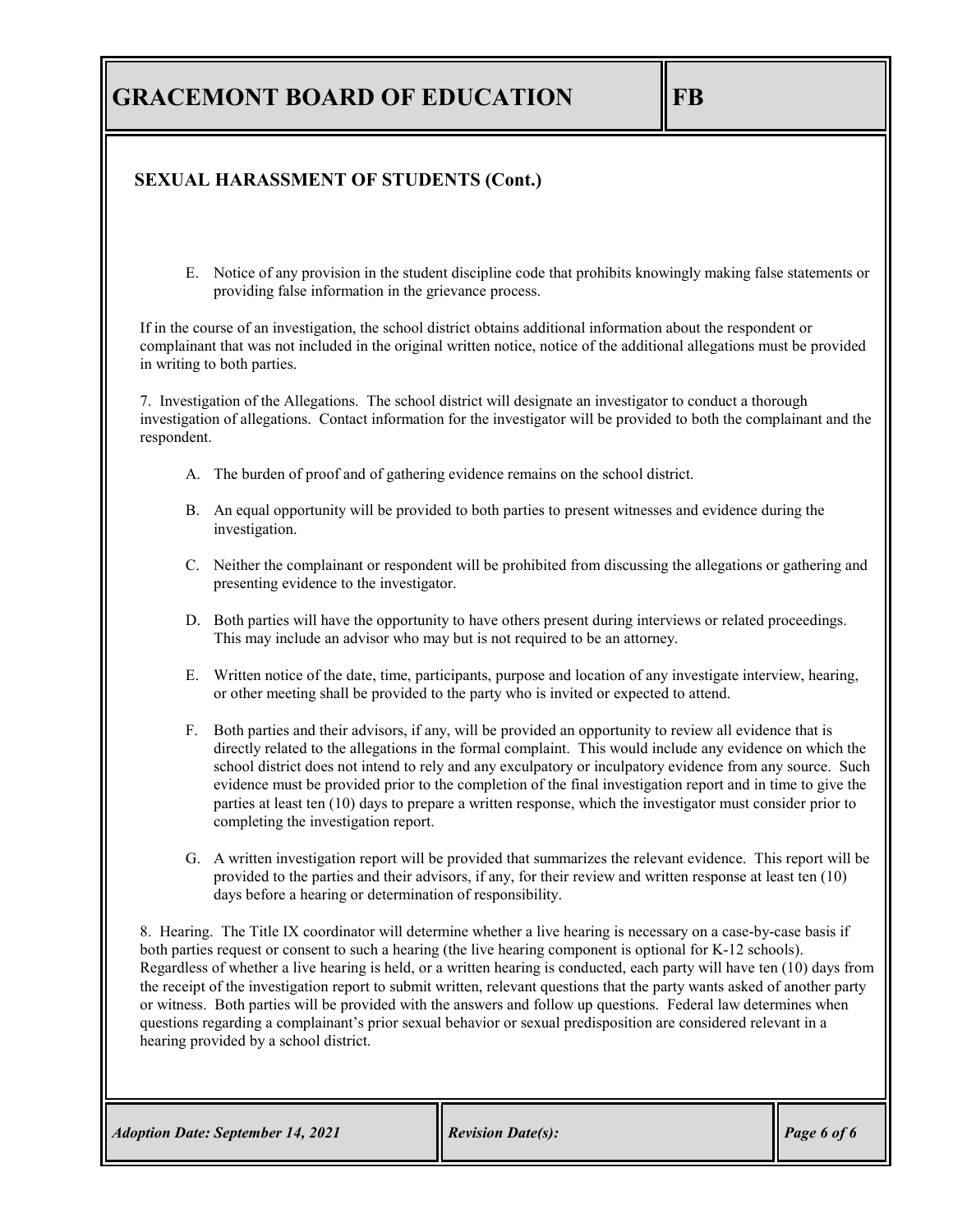| <b>GRACEMONT BOARD OF EDUCATION</b>      |                          | $\mathbf{FB}$ |             |
|------------------------------------------|--------------------------|---------------|-------------|
|                                          |                          |               |             |
|                                          |                          |               |             |
|                                          |                          |               |             |
|                                          |                          |               |             |
|                                          |                          |               |             |
|                                          |                          |               |             |
|                                          |                          |               |             |
|                                          |                          |               |             |
|                                          |                          |               |             |
|                                          |                          |               |             |
|                                          |                          |               |             |
|                                          |                          |               |             |
|                                          |                          |               |             |
| <b>Adoption Date: September 14, 2021</b> | <b>Revision Date(s):</b> |               | Page 7 of 6 |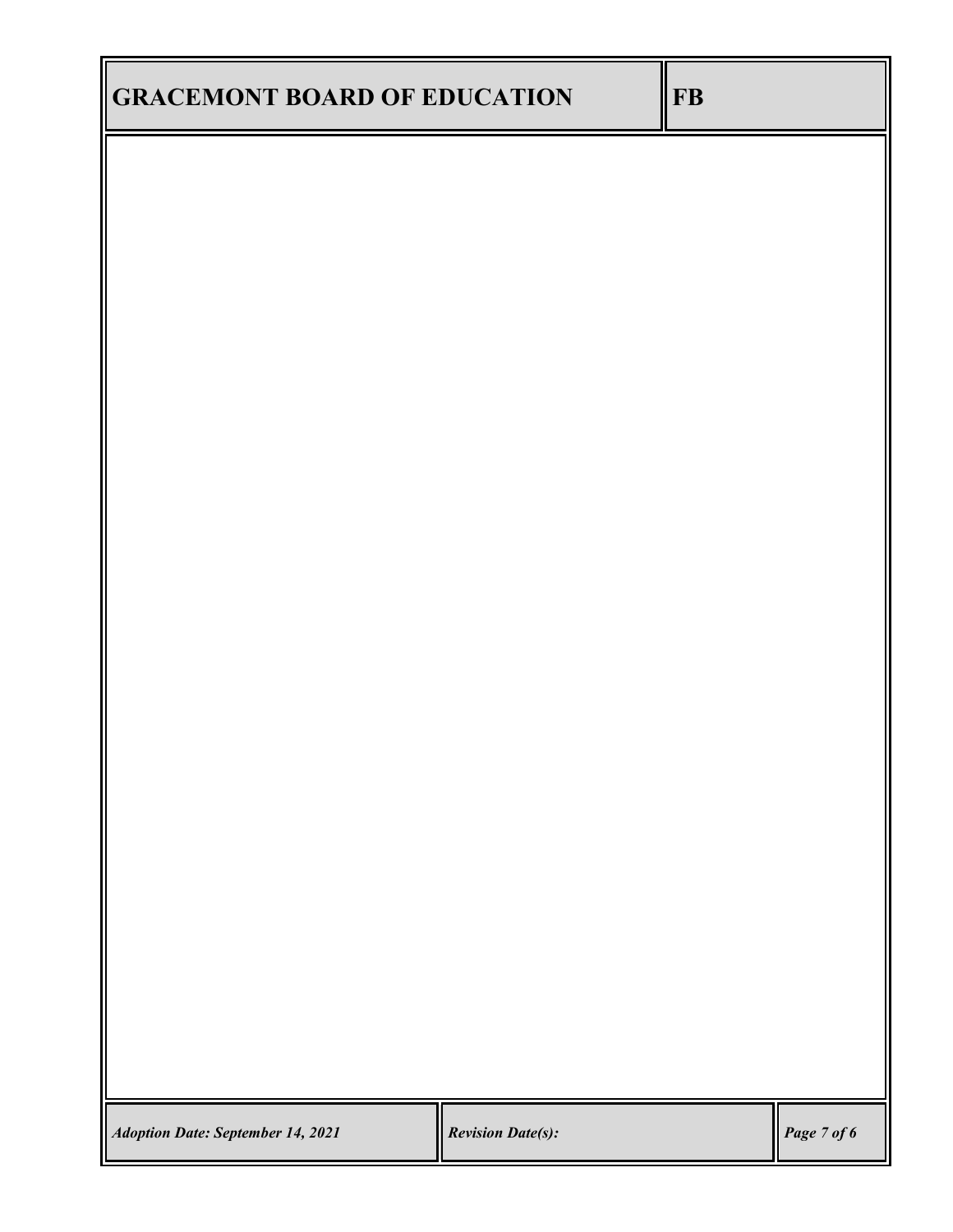### **SEXUAL HARASSMENT OF STUDENTS (Cont.)**

9. Determination of Responsibility. A decisionmaker, who is not the Title IX coordinator or the investigator, will apply (a preponderance of the evidence standard) or (a clear and convincing evidence standard) to determine responsibility, and will issue a written determination of responsibility that:

- A. Identifies the allegations that potentially constitute sexual harassment;
- B. Describes the school district's procedural steps taken from the receipt of the complaint to the determination;
- C. Includes findings of fact to support the determination;
- D. Includes conclusions regarding applicants of the discipline code to the facts;
- E. Includes a statement of, and rationale for, the result as to each allegation, including a determination of responsibility, any disciplinary sanctions, and whether remedies to restore or preserve equal access to the school's educational programs or activities will be provided to the complainant; and
- F. The procedures and permissible basis for appeals.

10. Appeals. Within ten (10) days of a determination of responsibility, dismissal of a complaint or any allegations therein either party may appeal for one of the following reasons:

- A. A procedural error affected the outcome.
- B. New evidence that was not reasonably available at the time of the determination and could affect the outcome;
- C. Conflicts of interest on the part of the Title IX coordinator, investigator or decision maker that affected the outcome.

If an appeal is made, the school district will provide written notice to both parties of the appeal. Both parties will be provided an equal opportunity to submit a written statement in support of or challenging the determination within ten (10) days of the written notice to both parties of the appeal being filed. The appeal will be heard by an appeal decision maker who is not the Title IX coordinator, the investigator or the original decisionmaker. The appeal decisionmaker cannot have a conflict of interest or bias against complainants and respondents generally or the particular complainant and respondent. The appeal decisionmaker will receive training as mandated by law. The decision of the appeal decisionmaker will be final and nonappealable. The written decision of the appeal decisionmaker will be provided within ten (10) days of the deadline for written statements supporting or challenging the initial determination. The written decision will be provided simultaneously to both parties.

11. Recordkeeping. The school district will keep records related to reports of alleged sexual harassment for a minimum of seven (7) years. Records maintained will include investigation records, disciplinary sanctions, remedies, appeals, and records of any action taken including supportive measures. Records will document in each instance that the school district's response was not indifferent and that measures were taken to restore or preserve equal access to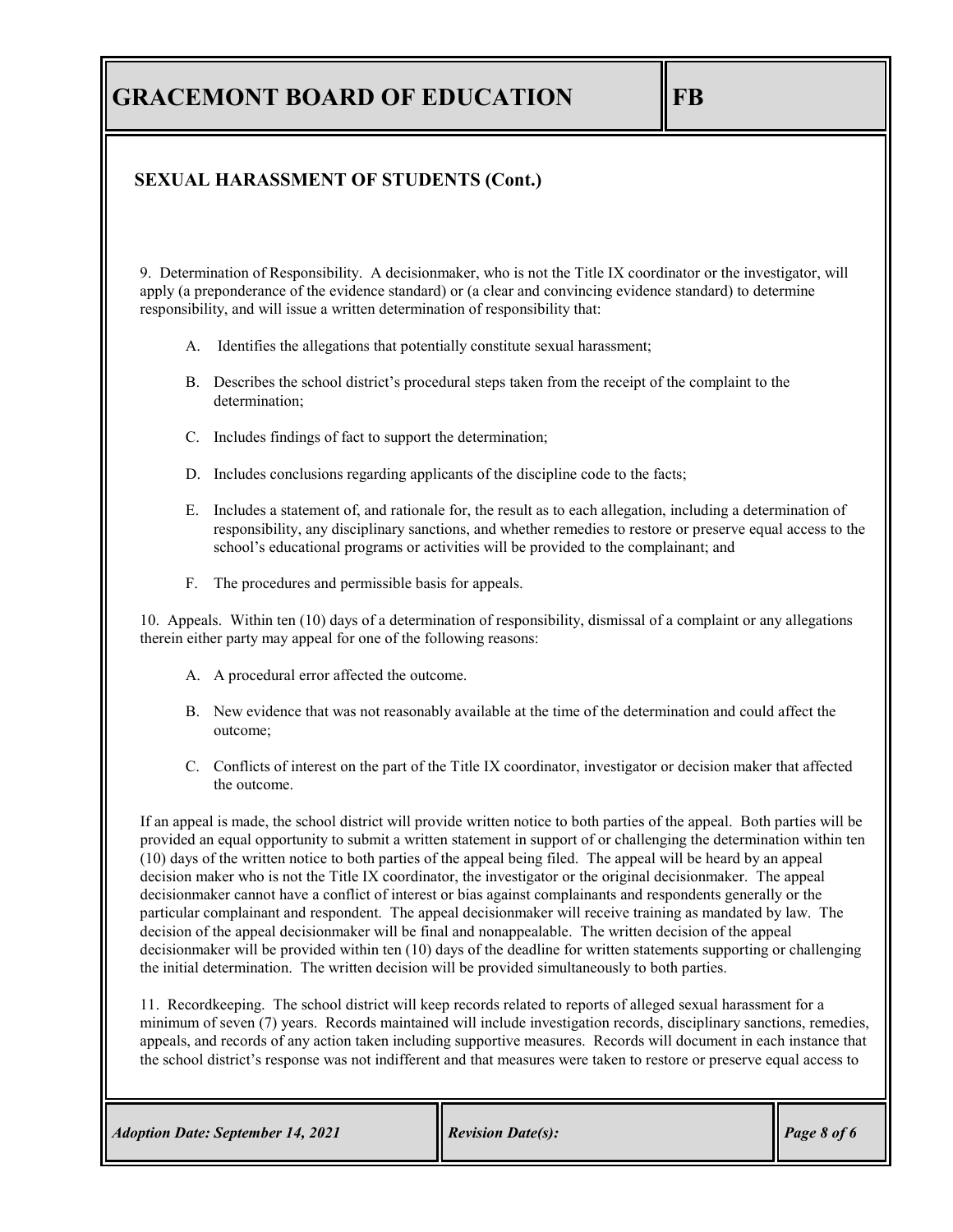educational programs or activities. If the school does not offer supportive measures in response to a report, the records should document why the response was not clearly unreasonable under the known circumstance.